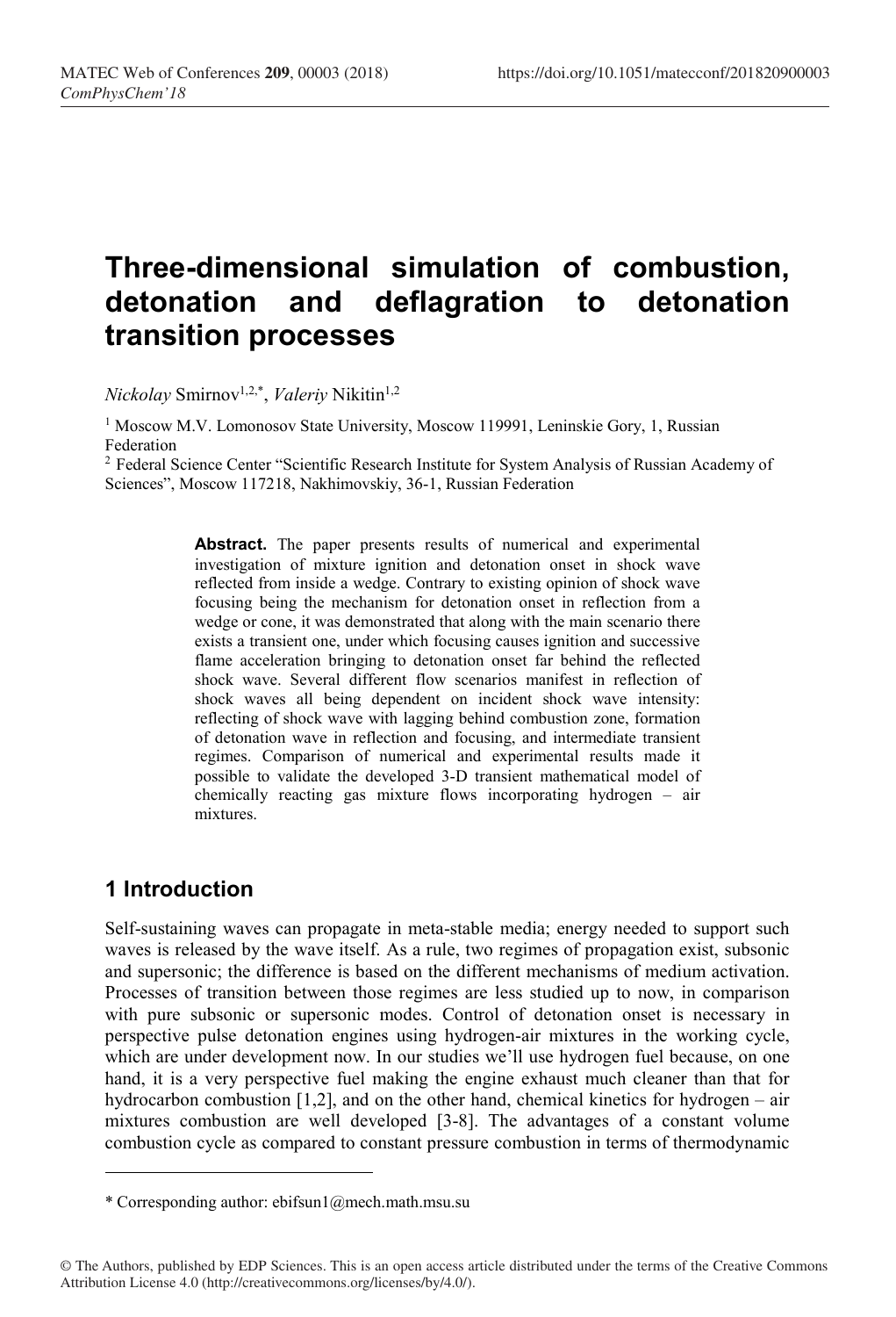efficiency has focused the search for advanced propulsion on detonation engines [9-10]. The thermodynamic efficiency of Chapman – Jouguet detonation as compared with slow combustion modes is due to the minimal entropy of the exhaust jet [10]. The present investigation is focused on initiation of detonation within limited in size spatial structures by relatively weak initiators using advantage of shock waves focusing and energy cumulation. 003 (2018) https://doi.org/10.1051/mateconit/201820900003<br>search for advanced propulsion on detonation engines [9-10].<br>they of Chapman – Jouguet detonation as compared with slow<br>to the minimal entropy of the exhaust jet [ besourced from an individual model and the set of the principal determinant of the minimal entropy of the exhaust jet [10]. The present to the minimal entropy of the exhaust jet [10]. The present in initiation of detonati

#### 2 Mathematical model

The mathematical model for simulations of multi-component gas dynamics with chemical reactions including transport phenomena effects and turbulence was described in details in [11]. It contains the species mass, momentum and energy variation equations, which account for turbulent fluxes based on two-equation turbulence model of Wilcox komega [12].

$$
\frac{\partial \rho_k}{\partial t} + \frac{\partial}{\partial x_j} \left( \rho_k u_j - J_{kj} \right) = \dot{\omega}_k \tag{1}
$$

$$
\frac{\partial \rho u_i}{\partial t} + \frac{\partial}{\partial x_j} \left( \rho u_i u_j \right) + \frac{\partial p}{\partial x_i} = \frac{\partial \tau_{ij}}{\partial x_j}
$$
 (2)

$$
\frac{\partial E}{\partial t} + \frac{\partial}{\partial x_j} \left( (E + p) u_j - J_{Q,j} \right) = \frac{\partial u_i \tau_{ij}}{\partial x_j} \tag{3}
$$

In equations Eq.(1) – (3), index k takes values  $1 \dots N_C$  (number of components), and indices  $i, j$  – values 1, 2, 3 (number of dimensions); repeated indices presume summation. In total, there are  $N_c + 4$  differential equations in the set. There is summation upon the repeating indices in Eq.  $(1) - (3)$ .

Differential equations  $(1) - (3)$  are complemented with algebraic relations and algebraic representations for chemical and mass and energy sources [12].

Explicit second-order in space and time method based on the MUSCL-interpolation of variables on a face at a convective flux calculation. Interpolation direction choice and pressure interpolation were performed by means of AUSMP method. The method was implemented on a regular grid containing equal elements (rectangular parallelepipeds) connected generally in arbitrary topology. The source code was written in C. Parallel execution support was implemented using OpenMP library.

#### 3 Results of numerical simulations

The problem simulating processes in the final section of the cylindrical shock tube was regarded. The geometry and size of computational domain coincides with that in the shock tube used in experiments. The shock tube diameter was  $2R=76$  mm, length  $- L=720$  mm. (Fig. 1).

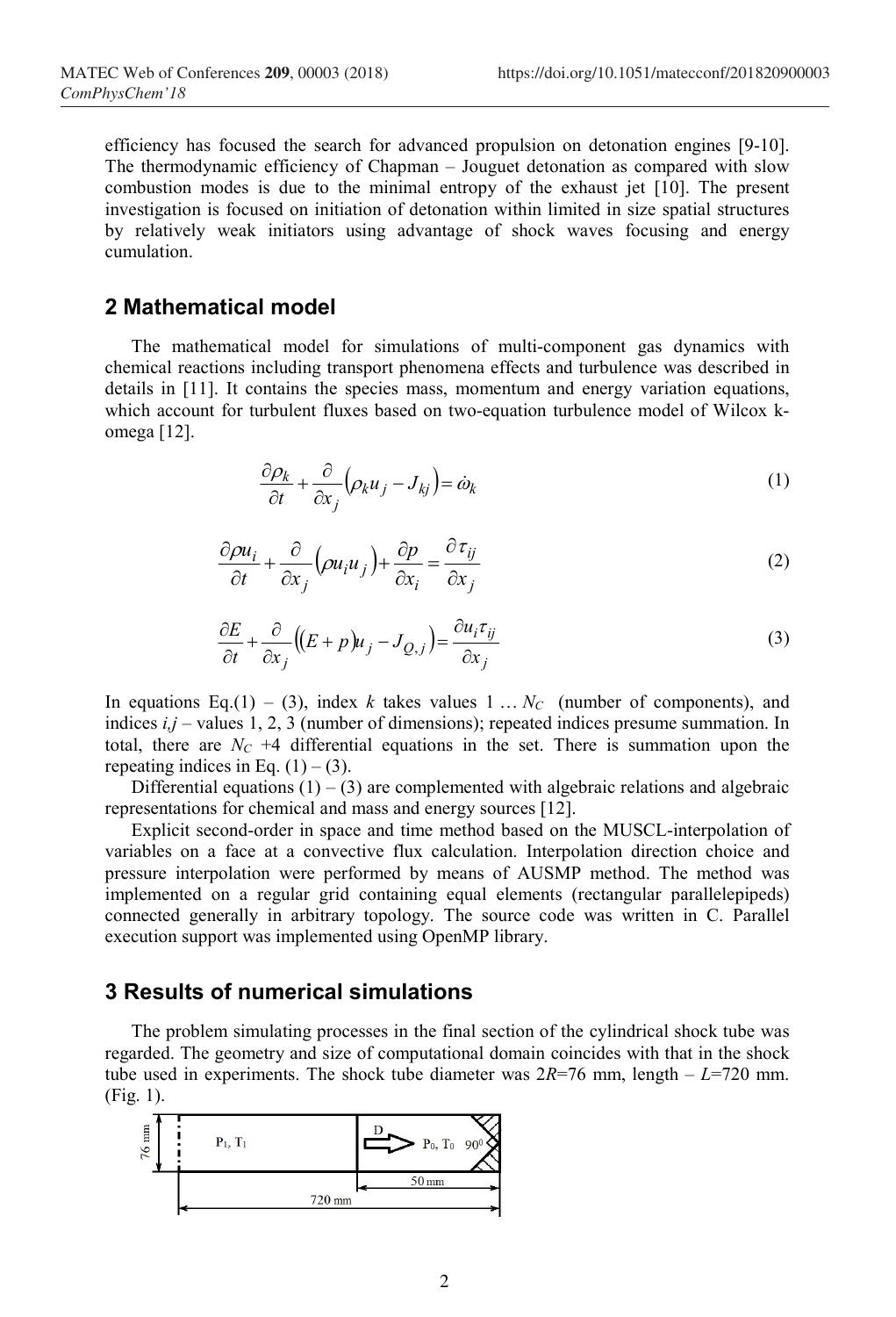





At time 0.065 ms onset of detonation is observed in the tip of the wedge. Then detonation wave propagates outside the wedge. Temperature maps in Oxy and Oxz planes testify that the burnt gas has temperature 1600 – 2000 К. For smaller intensity of incident shock wave its focusing in reflection from a wedge does not bring to immediate formation of detonation wave but it could cause mixture ignition and flame propagation. A transient regime is possible, characterized by formation of a leading reflected shock wave and flame zone lagging behind it. Then acceleration of the flame could bring to onset of detonation.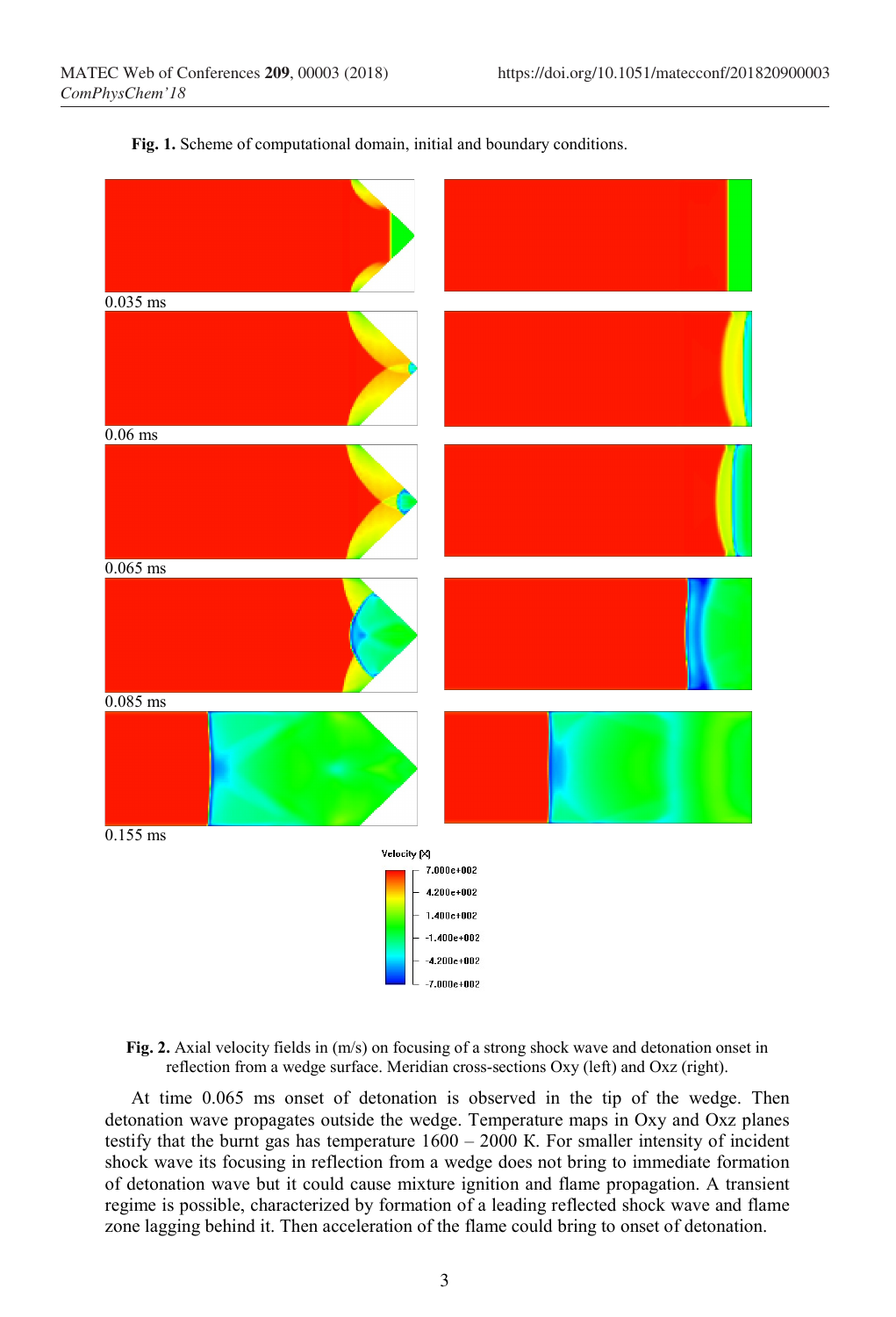Fig. 3 illustrates successive stages of the process of deflagration to detonation transition after reflecting of shock wave from a wedge



Fig. 3. Axial velocity fields in (m/s) on focusing of a weak shock wave and deflagration to detonation transition in reflection from a wedge surface. Meridian cross-sections Oxy (left) and Oxz (right).

Velocity field in the Fig. 3 testifies that on reflection of shock wave from the wedge surface cumulative effect is not strong enough for the onset of detonation wave. Shock wave is reflected. Ignition of mixture in the tip takes place later, and accelerated flame moving in pre-compressed and non-uniformly heated gas in the long run gives birth to local explosion and formation of detonation and retonation waves. Velocity field makes it possible distinguishing between detonation and retonation waves due to positive and negative velocities being depicted in different colours.